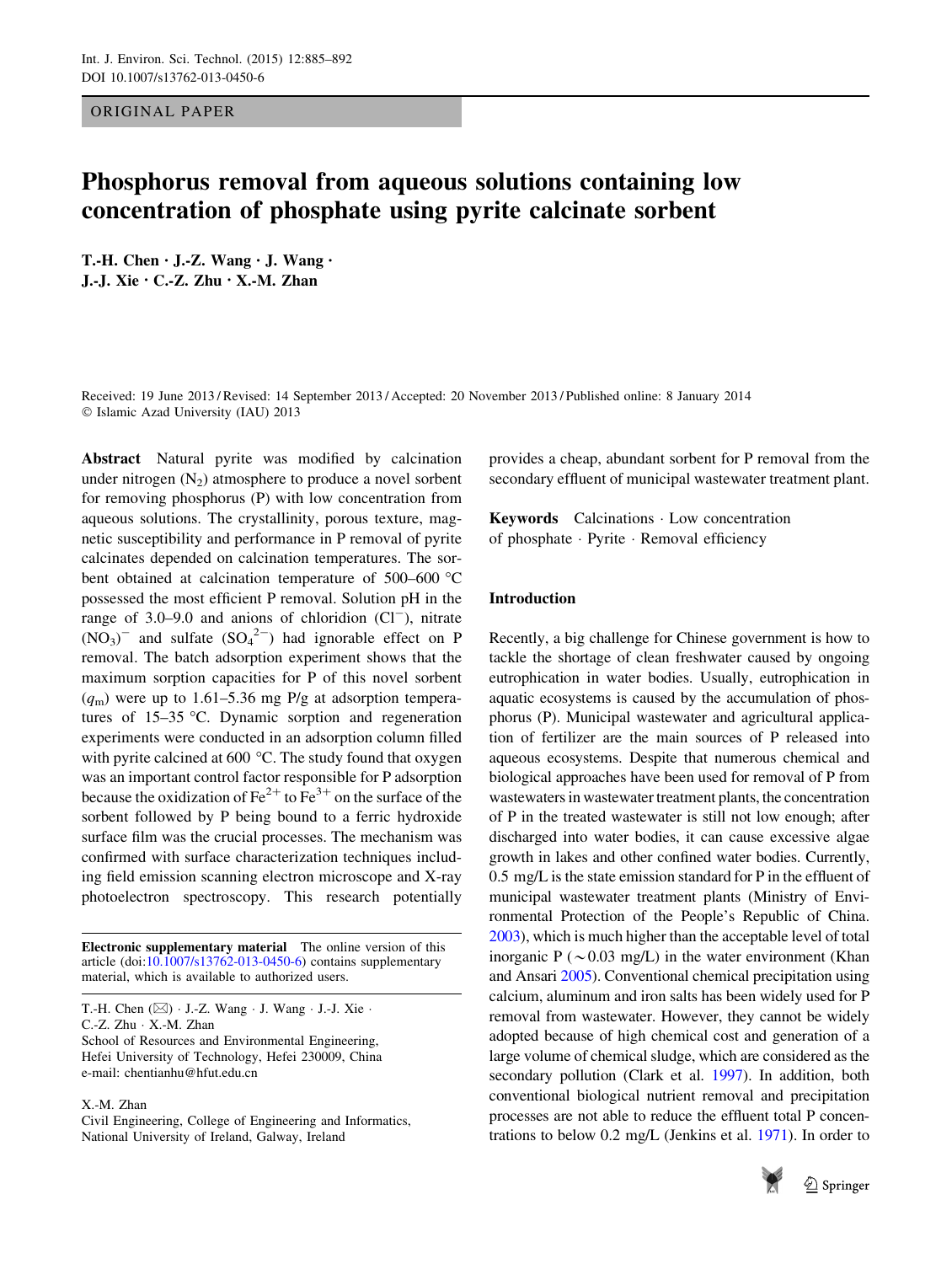meet high water quality standards for discharge into water bodies or reuse the treated wastewater, novel technologies are required for P removal from the secondary effluent in wastewater treatment plants.

Sorption with ion exchangers and other adsorbent materials is one of the techniques which would be best available technologies. Commercial ion exchange resins (Wu et al. [2007\)](#page-7-0) have outstanding adsorption properties, but have high cost. The application of low-cost and easily available materials in wastewater treatment, including industrial waste solid (Atar and Olgun [2009;](#page-7-0) Atar et al. [2012](#page-7-0); Olgun and Atar [2009](#page-7-0); Olgun and Atar [2011](#page-7-0); Olgun et al. [2013\)](#page-7-0), bentonite (Haghseresht et al. [2009\)](#page-7-0), activated red mud (Liu et al. [2007\)](#page-7-0), gas concrete (Oğuz et al. [2003](#page-7-0)) and calcite (Karageorgiou et al. [2007\)](#page-7-0), has been widely investigated in recent years.

Iron sulfide minerals are the most abundant metal sulfide minerals at the surface of the earth and formed in reducing environments. Dissolved iron, sulfate and heavy metals are released as a result of oxidation of iron sulfides when exposed to air, leading to acid mine drainage (AMD). AMD causes severe environmental pollution problems. Recovery of iron sulfides in rock and ore as well as utilization is very important for reducing AMD from the source. Use of iron sulfide minerals and synthetic iron sulfide as sorbents for wastewater treatment and as reducers for remediation of groundwater pollution has received significant attention (Jeong et al. [2007\)](#page-7-0), in particular pyrite and pyrrhotite, which are usually produced during flotation of sulfide ore and are only used as raw materials for production of sulfuric acid (Bower et al. [2008](#page-7-0)). Janzen et al. ([2000\)](#page-7-0) observed the rate of pyrrhotite oxidation at atmospheric concentrations of  $O_2$ was 100 times as much as that of pyrite because there is an S–S double bond in the crystal structure of pyrite and there are structure defects in the crystal structure of pyrrhotite. However, the crystal's sizes of natural iron sulfide minerals are several millimeters in rock or ore, or 0.05–0.1 mm in flotation products, resulting in low specific surface areas and low sorption capacities for wastewater treatment.

Phase transformation of pyrite can occur by calcination at different temperatures. In inert atmosphere (nitrogen, argon and helium) at high temperature, pyrrhotite, a non-stoichiometric iron sulfide, is the most dominant product of pyrite calcination (Bhargava et al. [2009\)](#page-7-0). Previous research has revealed that not only pyrite is transformed into pyrrhotite after calcination in  $N_2$  atmosphere, but also the crystal size of the calcinate is becomes nanometer or submicron (Lambert et al. [1998\)](#page-7-0). The structure of pyrrhotite transformed from pyrite by heat treatment in inert atmosphere is both polycrystalline and porous, resulting in a much higher specific surface area than that of natural pyrrhotite.

To date, there have been no reports about P removal with pyrite calcinate. Therefore, a series of batch and column experiment were carried out in Hefei University of

Technology, China, during the year of 2010 to investigate factors affecting the efficiency of pyrite cinated under  $N_2$ atmosphere in P removal from wastewater and to analyze the mechanisms.

## Materials and methods

#### Materials

All experimental reagents used in the present study were of analytical grade unless especially noted. The stock solution of P was prepared by dissolving  $KH_2PO_4$  in distilled water. The concentrations of  $PO_4^{3-}$  ranged from 0.5 to 10 mg/L (defined as mg P/L), and the pH value of the solution was adjusted by using 0.1 M NaOH and 0.1 M HCl solutions according to the experiment requirement.

#### Pyrite calcination

Pyrite was collected from Xinqiao Mine at Tongling City in Anhui Province, China. In the laboratory, it was crushed and sieved into the desired particle sizes of 0.063–0.074 mm and 0.15–0.30 mm, and then rinsed in the reaction cell with  $1\%$ HCl for 3 h to remove carbonate and the iron oxide film formed on the pyrite surface. The samples were then washed several times with distilled water and dried at  $100^{\circ}$ C in an anoxic cell. The cleaned pyrite particles were calcined in  $N_2$ atmosphere at 300, 400, 500, 550, 600, 700, 800 or 900 °C for 1 h. The calcinate with diameter of 0.063–0.074 mm was utilized in the batch sorption experiments, while the calcinate with diameter of 0.15–0.30 mm was used in the column sorption experiment in order to have a rapid flow rate in the adsorption columns. The calcination products were characterized by X-ray diffraction (XRD) in the range of  $5-70^{\circ}$  using a powder diffractometer (Rigaku Corporation, Japan) with Cu  $K\alpha$  radiation, the tube voltage 40 kV and the current 100 mA.

#### Batch sorption experiments

A total of 50 mg/L of phosphorus (referred as 50 mg P/L, equivalent to 220 mg/L of  $KH_2PO_4$ ) was prepared by analytical grade of potassium dihydrogen phosphate supplied by Shanghai Hengxin Chemical Reagent Co., Ltd. The initial pH of the solution was adjusted by adding 0.1 M HCl or 0.1 M NaOH. All batch sorption experiments were conducted with a constant solid-to-liquid ratio ( $S/L = 2.0$  g/L). Briefly, a known amount of the calcinated particles (0.5 g) with the particle size of 0.063–0.074 mm were added to 300-mL flasks, in addition with 250 mL of with 0.5 mg P/L solution. Once the desired reaction time was reached, the suspensions were separated by centrifugation with a relative centrifugal force of  $3,790 \times g$  for 15 min. The supernatant was analyzed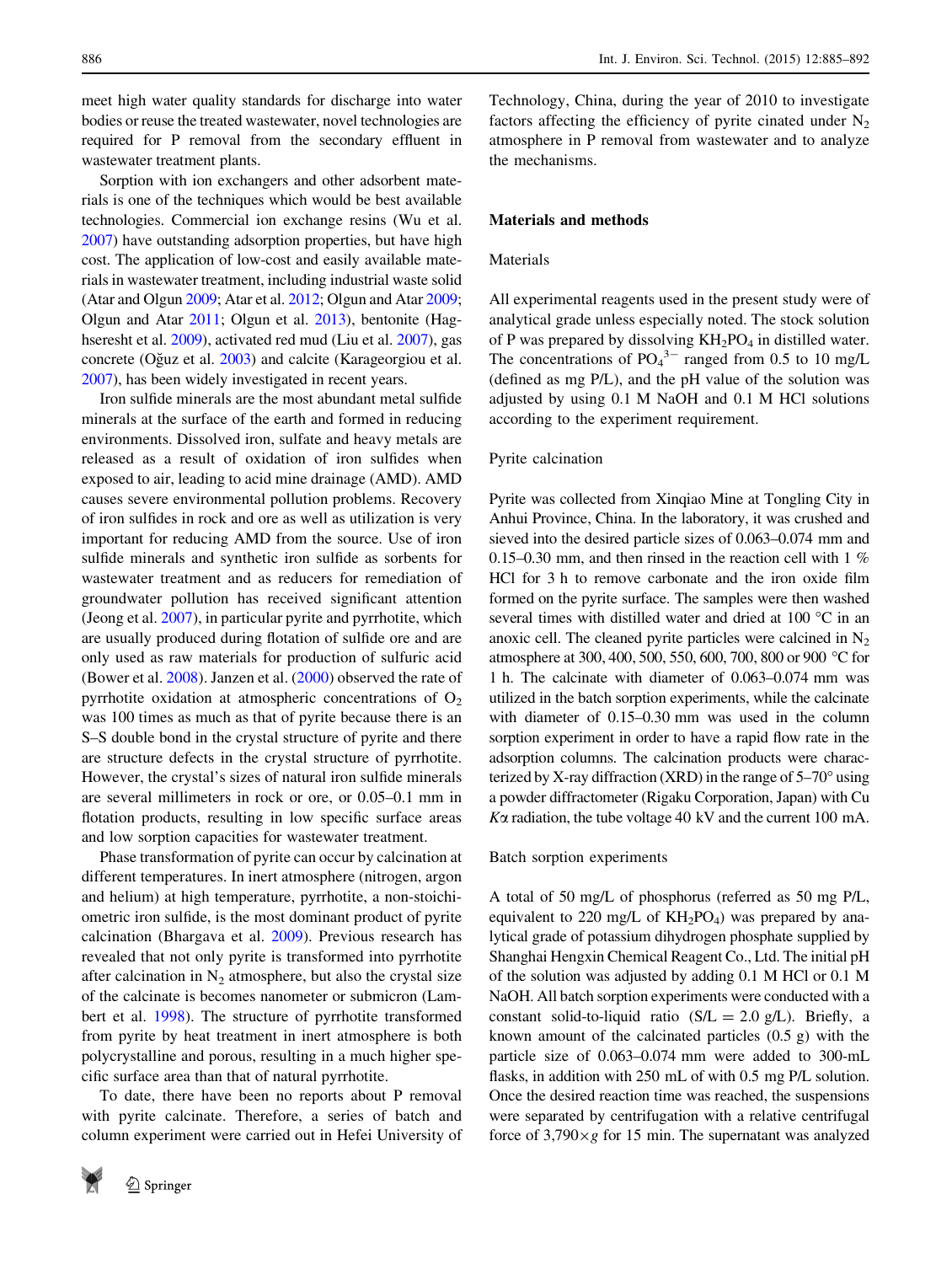for P concentrations. Firstly, sorbents obtained at different calcination temperature (including natural pyrite particles) were investigated the removal efficiency of P in the batch adsorption experiments at the initial  $pH = 7.0$ , and the flasks were shaken at 160 rpm in a water bath shaker for 24 h at ambient temperature. Second, the sorbent obtained at 600  $^{\circ}$ C was chosen to perform the following experiments (1). dynamic experiments: in order to investigate the time for reaction equilibrium, after adding 0.5 g of sorbent and 250 mL of 0.5 mg P/L at ambient temperature, and the initial pH was kept at 7.0, the flasks were shaken mechanically at 0.5, 1, 2, 4, 6, 8, 14, 15, 16, 18 and 24 h; (2), adsorption isotherms experiments: with the purpose of investigation on the initial concentration of adsorbate and the reaction temperature as a function of the P removal, the initial concentrations of P were designed at 0.5, 2, 5, 8, 10, 15 mg P/L, and the reaction was finished at 15, 25 and 35  $\degree$ C with the initial  $pH = 7.0$  and the reaction time = 24 h; (3), the influence of initial pH and anions on the adsorption: In order to assess the influence of solution pH on P removal, the initial pH values ranged from 3.0 through 12.0 with the initial concentration of  $p = 0.5$  mg P/L, and reaction time  $= 24$  h at ambient temperature. Anions including nitrate, chloride and sulfate at 0.01, 0.05, 0.1, 0.5 and 1.0 M added to the solution; (4), dependence of P sorption by calcined pyrite on oxygen was investigated in four flasks where 250 mL of 0.5 mg P/L solution was added as well as 0.5 g of 0.063–0.074 mm pyrite calcined at 600 °C. Anoxic experiment was carried out in glove box of no oxygen. The supernatant was extracted 2 mL using a syringe every 2 h for 0.5 mg/L P. All batch experiments were performed in triplicate.

#### Column experiments

A column sorption experiment was conducted at room temperature in a column constructed from a glass pipe with a height of 50 mm and an internal diameter of 10 mm (Fig. 1). The system was located at the base of the column (near the inlet) to evenly distribute the influent flow. The column was filled with 50 g of pyrite calcined at 600  $\degree$ C with size of 0.15–0.30 mm. The influent solution used in the column experiment contained 1.0 mg P/L with a pH value of approximately 7. During the experiment, the influent was continuously pumped from the medium reservoir tank to the bottom inlet of the column with a pre-calibrated variablespeed peristaltic pump at a flow rate of approximately 17 mL/ h. The column effluent was collected and filtered through 0.45 lm membrane filter paper before analysis. The breakthrough P concentration was set at 0.01 mg/L. The reasons are as follows: firstly, many lakes in China, such as Chaohu Lake, Taihu Lake and Dianchi Lake, are seriously eutrophic, and municipal sewage should be treated to a higher standard before discharge; secondly, if the secondary effluent of municipal



Fig. 1 Schematic diagram of the column sorption experiment

wastewater treatment plants is reused as a city surface water, the P concentration of the secondary effluent has to reach the quality standard of surface water.

To investigate the possibility of reuse of the sorbent, a regeneration experiment was conducted. A solution containing 0.1 M HCl and 0.5 M Na<sub>2</sub>SO<sub>3</sub> was pumped into the column at the flow rate of 17 mL/h after breakthrough occurred. The phosphate content of the column elute was measured. Then the column was used to treat the 1.0 mg P/L solution with the protocol for the column experiment described above.

## Analysis and characterization

Phosphate concentrations in all solutions were analyzed by a spectrophotometer at a wavelength of 700 nm according to reference (American Public Health Association [1985\)](#page-7-0). In the batch adsorption experiment, the P removal efficiency (RE) was calculated according to Eq. (1):

$$
RE\left(\% \right) = \frac{C_0 - C_t}{C_0} \times 100\tag{1}
$$

Here,  $C_0$  is the initial concentration of P, and  $C_t$  is the concentration of P at adsorption time tth.

At the end of the adsorption experiment, the sorbent material was washed repeatedly there times with distilled water, and then dried in  $N_2$  atmosphere at 30 °C for 12 h before characterization by field emission scanning electron microscope (FE-SEM) and X-ray photoelectron spectroscopy (XPS) to investigate the change of the surface morphology and composition of pyrite calcinate before and after adsorption experiments. XPS were performed using a Thermo ES-CALAB 250 XI system equipped with monochromatic Al  $K_{\alpha}$ source (150 W, hv = 1,486.6 eV) at University of Science and Technology of China. The binding energy scale was charge-referenced to the C 1 s peak at 284.8 eV. High-resolution spectra were obtained using analyzer pass energy of 20 eV. The FE-SEM analyses were carried out in the Structural Analysis Center of the University of Science and Technology of China with Sirion 200 FE-SEM.

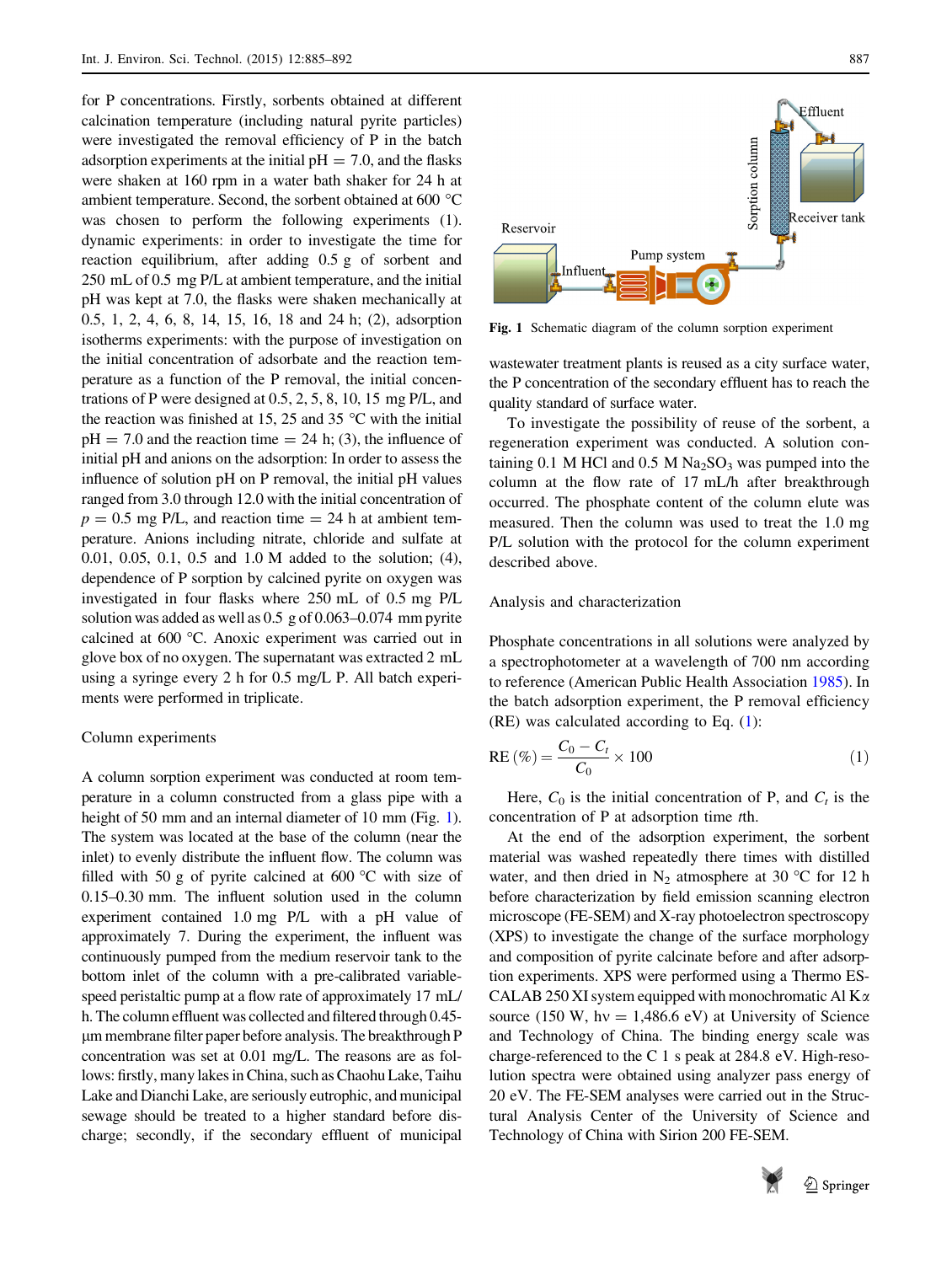#### <span id="page-3-0"></span>Results and discussion

## Structure and property of pyrite calcinated

The dominant peaks in XRD pattern of the samples obtained at calcination temperature  $<500$  °C were attributed to pyrite and quartz (Fig. S1), and the pyrrhotite peaks were observed for samples calcinated at  $500-800$  °C, indicating that the transformation of pyrite under  $N_2$  did not occur until the temperature was raised to 500 °C. The already detected products of pyrite calcination are monoclinic pyrrhotite (pyr-M), hexagonal pyrrhotite (pyr-T) and orthogonal troilite (Lambert et al. [1998\)](#page-7-0). When the calcination temperature was 550–600  $\degree$ C, the predominant product was pyr-M; when the temperature reached 700  $^{\circ}$ C, pyr-T was the dominant product; troilite, the stoichiometric iron sulfide (FeS), was the main product over 800  $^{\circ}$ C (Fig. S1). Accordingly, in crystallography, simple cubic crystal system was transformed to monoclinic or hexagonal crystal symmetry. Transformation of pyrite to pyrrhotite is endothermic and can be expressed by the chemical equation as follows (Bhargava et al. [2009](#page-7-0)):

$$
\begin{aligned} \text{FeS}_2(\text{s}) & \xrightarrow{500-600^\circ \text{C}} \text{FeS}_x(\text{s}) \\ &+ (1+0.5x) \text{S}_2(\text{g}) \xrightarrow{700-900^\circ \text{C}} \text{FeS}(\text{s}) + \text{S}(\text{g}) \end{aligned} \tag{2}
$$

The value of x in  $FeS<sub>x</sub>$  is only a function of temperature (Li and Franzen [1996](#page-7-0)).

Significant difference in removal of phosphate from aqueous solutions was observed for pyrite calcined at different temperatures (Fig. S2). High removal efficiencies (from 89.7 to 96.2 %) were achieved by pyrite calcined at 500–600 °C. The highest P removal efficiency, up to 96.2 %, was obtained for pyrite calcined at  $600 \degree C$ . The effect of calcination temperature on P removal efficiency can be explained in terms of the phase composition in the calcinates: The main component of pyrite calcinate at 500–600  $\degree$ C is Pyr-M. Pyr-M with wide and weak peaks in XRD patterns implies its low crystallinity, with crystal sizes ranging from nanometer to submicron meter. The crystallinity of pyr-M formed from pyrite calcination was lower than that of natural pyrrhotite. Furthermore, pyrite calcined at 500–600 °C had a surface area about 10  $\text{m}^2/\text{g}$  (tested using the BET- $N_2$  adsorption method), while the surface area of original pyrite particle was less than  $0.02 \text{ m}^2/\text{g}$  (calculated according to the granular size). The increased specific surface area of pyrite calcinated at 500–600  $\degree$ C was due to its porous texture with submicron crystal sizes of monoclinic pyrrhotite (Fig. 2). Previous studies also demonstrated that among iron sulfides (pyrite, marcasite, pyr-M, pyr-T, orthogonal troilite and tetragonal mackinawite), pyr-M had the highest chemical activity for oxidation by dissolve oxygen or air (Janzen et al. [2000](#page-7-0); Lehmann et al. [2000](#page-7-0); Thomas et al. [2003\)](#page-7-0).

Additionally, the arsenic content in the calcination products of pyrite was reduced as the increase in the calcination





Fig. 2 FE-SEM images of sorbent particles a before adsorption, b after immersion in P solutions under anoxic conditions and c under oxic conditions

temperature. The magnetic susceptibility of pyr-M was the highest among the iron sulfides (Fig. S2). Therefore, the high magnetic susceptibility, specific surface area, chemical activity and the low arsenic content can be obtained through the calcination of pyrite at  $N_2$  atmosphere.

Removal kinetics and sorption isotherms

P was removed slowly within the first 2 h in the batch adsorption experiment, and then, P concentrations in the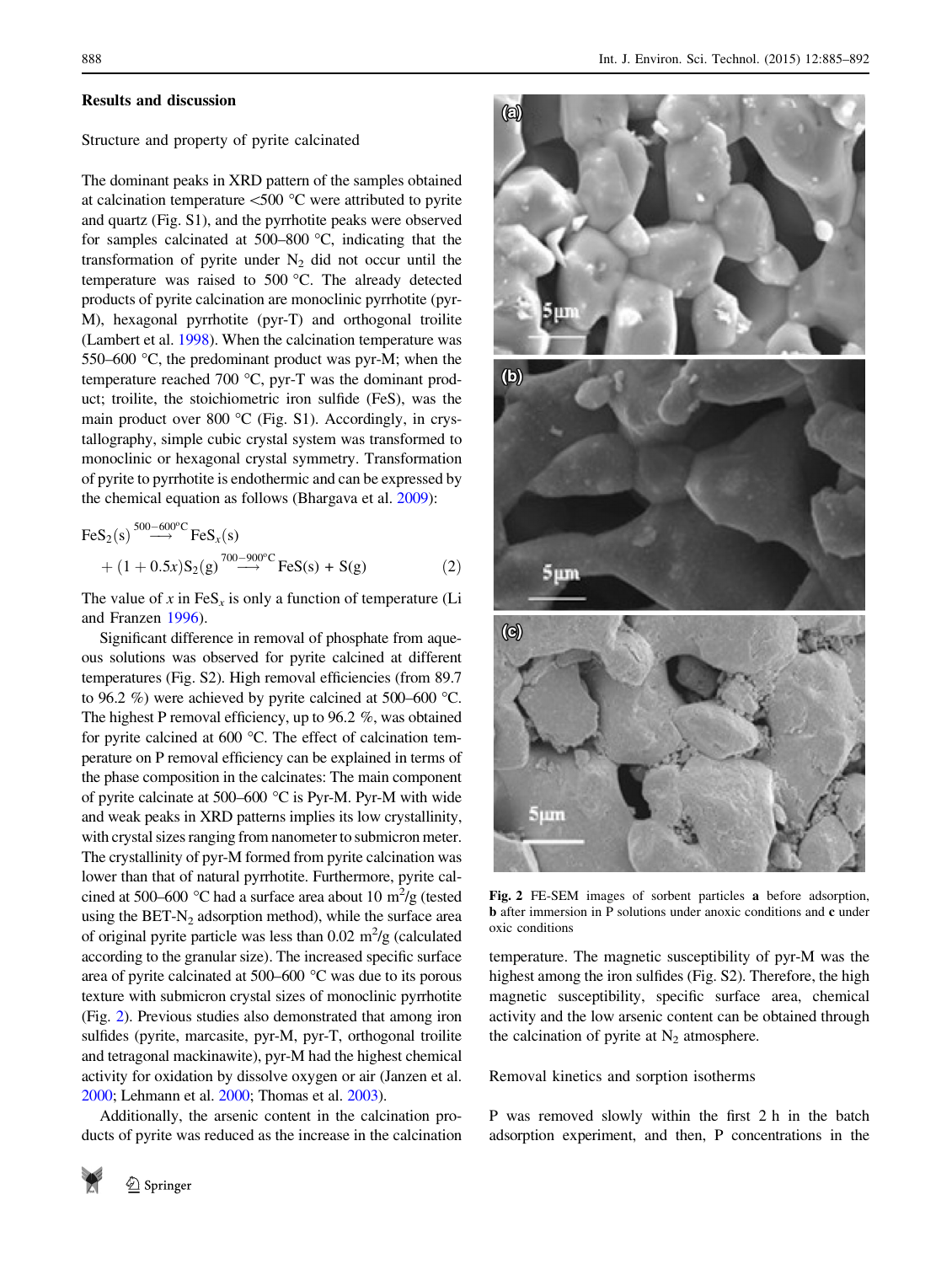<span id="page-4-0"></span>aqueous solutions were rapidly decreased. The adsorption was nearly complete within 6 h (Fig. S3a). The removal efficiency of P was  $\sim$ 98 % after 6 h of adsorption. Generally, sorption kinetics of P by iron oxides can be described with first-/second-order kinetic models (Hamdi and Srasra [2012](#page-7-0)). However, P removal by pyrite calcinate did not fit well with either firstorder or second-order kinetic models. This possibly resulted from the multi-step reactions and chemical adsorption between pyrite calcinate and P. Briefly, these chemical reactions would consist of oxidization of  $Fe^{2+}$  (Eq. 3) on the sorbent surface, reactions between  $Fe^{3+}$  and OH<sup>-</sup> (Eq. 4) and sorption of orthophosphate by the newly formed ferric hydroxide (Eq. 5).  $H_2PO_4^-$  and  $HPO_4^{2-}$  were the main species under pH and P concentrations used in this study according to the computation of hydrolysis balance constants.

 $2Fe^{2+} + O_2 + 4H^+ \rightleftharpoons 2Fe^{3+} + 2H_2O$  (3)

 $Fe^{3+} + 3H_2O \rightleftharpoons Fe(OH)_3 + 3H^+$  (4)

 $S-Fe-OH + H_2PO_4^- \rightarrow S-Fe-HPO_4^- + H_2O$  (5)

Equation  $3$  is an O<sub>2</sub>-dependent reaction. The results from batch experiments under anaerobic and aerobic conditions confirm the importance of oxygen for the phosphate removal (Fig. S3b and c). P was not removed by calcined pyrite under anaerobic conditions within 16 h of experiment (Fig. S3b), while it was obviously removed under aerobic conditions (Fig. S3c), indicating that  $O_2$  would be one of the most important factors causing P removal by calcined pyrite. Despite that non-oxidative dissolution of iron sulfides could occur in acidic solutions (Nicol and Scott [1979\)](#page-7-0), the mean oxidation rate of pyrrhotite by oxygen was about two orders of magnitude faster than that of non-oxidative dissolution in solutions with pH of 2.75 (Janzen et al. [2000](#page-7-0)). Therefore, non-oxidative dissolution was not a key factor to P removal in the present study. FE-SEM images of calcined pyrite before and after contact with the P solution confirm our conjecture (Fig. [2b](#page-3-0), c). There were no obvious changes on the surface of crystals in comparison with fresh surface of pyrite calcinate after being contacted with 0.5 mg P/L solution under the anaerobic condition (Fig. [2b](#page-3-0)). However, there was a new film of ferric hydroxide containing P formed on the surface of crystals after being contacted with P solution under the aerobic conditions (Fig. [2c](#page-3-0)). As mentioned earlier, existence of oxygen could oxidize  $\text{Fe}^{2+}$  to  $\text{Fe}^{3+}$  which was easy to produce a film of ferric hydroxide. Ferric hydroxide was demonstrated the key factor in adsorption (Jain et al. [1999](#page-7-0); Raven et al. [1998;](#page-7-0) Roberts et al. [2003](#page-7-0)). Therefore, our results also confirm that ferric hydroxide film formed due to the surface oxidation of the particles under the oxic condition caused the P sorption from the solution onto the sorbent surface. As a result, P removal by calcined pyrite was a series of complicated processes, and the overall removal of P could not be described by first- or second-order kinetic models.

Table 1 Estimated isotherm parameters for P adsorption by calcined pyrite

|                                 | Equation                                                                       | $R^2$ | <b>SE</b> |
|---------------------------------|--------------------------------------------------------------------------------|-------|-----------|
| Freundlich equation             | $q = KC^{\frac{1}{n}}$                                                         |       |           |
| $15^{\circ}$ C                  | $q = 0.746C^{\frac{1}{3.27}}$                                                  | 0.86  | 0.22      |
| $25^{\circ}$ C                  | $q = 0.893C^{\frac{1}{3.38}}$                                                  | 0.92  | 0.19      |
| 35 °C                           | $q=1.62C_{2.09}^{\frac{1}{2.09}}$                                              | 1.0   | 0.06      |
| Langmuir equation               | $q=\frac{bq_{m}C}{1+bC}$                                                       |       |           |
| 15 °C                           | $q = \frac{0.996 \times 1.61C}{1 + 0.996C}$                                    | 0.98  | 0.08      |
| 25 °C                           | $q = \frac{1.54 \times 1.75C}{1+1.54C}$                                        | 0.99  | 0.08      |
| $35^{\circ}$ C                  | $q=\frac{0.395\times 5.36C}{1+0.395C}$                                         | 0.99  | 0.12      |
| Temkin equation                 | $q = A + B \ln C$                                                              |       |           |
| $15^{\circ}$ C                  | $q = 0.789 + 0.309 \ln C$                                                      | 0.95  | 0.13      |
| $25^{\circ}$ C                  | $q = 0.978 + 0.324 \ln C$                                                      | 0.98  | 0.09      |
| $35^{\circ}$ C                  | $q = 2.18 + 0.617 \ln C$                                                       | 0.87  | 0.57      |
| Redlich-Peterson equation       | $q = \frac{aC}{1 + bC^n}$                                                      |       |           |
| 15 °C                           | $q=\frac{1.17C}{1+0.485C^{1.17}}$                                              | 0.99  | 0.06      |
| $25^{\circ}$ C                  | $q=\frac{3.04C}{1+1.91C^{0.956}}$                                              | 0.99  | 0.09      |
| $35^{\circ}$ C                  | $q=\frac{27.2C}{1+15.7C^{0.549}}$                                              | 1.0   | 0.06      |
| Langmuir-Freundlich<br>equation | $q = \frac{b q_m C^{\frac{1}{n}}}{1 + b C^{\frac{1}{n}}}$                      |       |           |
| $15^{\circ}$ C                  | $q = \frac{1.48 \times 1.22 C^{\frac{1}{0.7}}}{1+1.48 C^{\frac{1}{0.7}}}$      | 0.99  | 0.06      |
| $25^{\circ}$ C                  | $q = \frac{1.74 \times 1.6 C^{\frac{1}{0.975}}}{1 + 1.74 C^{\frac{1}{0.975}}}$ | 0.99  | 0.09      |
| 35 °C                           | $q=\frac{0.113\times15.9C^{1.76}}{1+0.113C^{1.76}}$                            | 1.0   | 0.04      |

The sorption data for P removal at temperatures of 15, 25 and  $35 \degree$ C were correlated using five equation models (Table 1; Fig. [3\)](#page-5-0). Langmuir, Redlich–Peterson and Langmuir–Freundlich models are more suitable for describing the sorption isotherms than Freundlich and Temkin models based on their higher  $R^2$  and less standard error of estimate (SE). P maximum sorption capacities  $(q<sub>m</sub>)$  calculated from Langmuir and Langmuir–Freundlich models were up to 1.61 and 1.22 mg P/g sorbent at 15 °C, 1.75 and 1.6 mg P/g at 25 °C, and 5.36 and 15.9 mg P/g at 35  $\degree$ C, respectively. With the adsorption temperature increasing, the sorption capacity was increased. A previous study also indicated that the oxidative reaction rate of pyrrhotite increased with increasing the solution temperature (Van Weert et al. [1974](#page-7-0)). Therefore, P removal by calcined pyrite is dependent on the temperature.

Effect of pH and anions on P adsorption

pH is an important factor that affects the sorption of anions and cations at the solid–liquid interface. When pH is from 3.0 to 7.2, the predominant phosphate species in aqueous solutions is  $H_2PO_4^-$ , while at pH between 7.20 and 12.33, the main phosphate species is  $HPO<sub>4</sub><sup>2–</sup>$  (Perrin and Dempsey [1974\)](#page-7-0). The

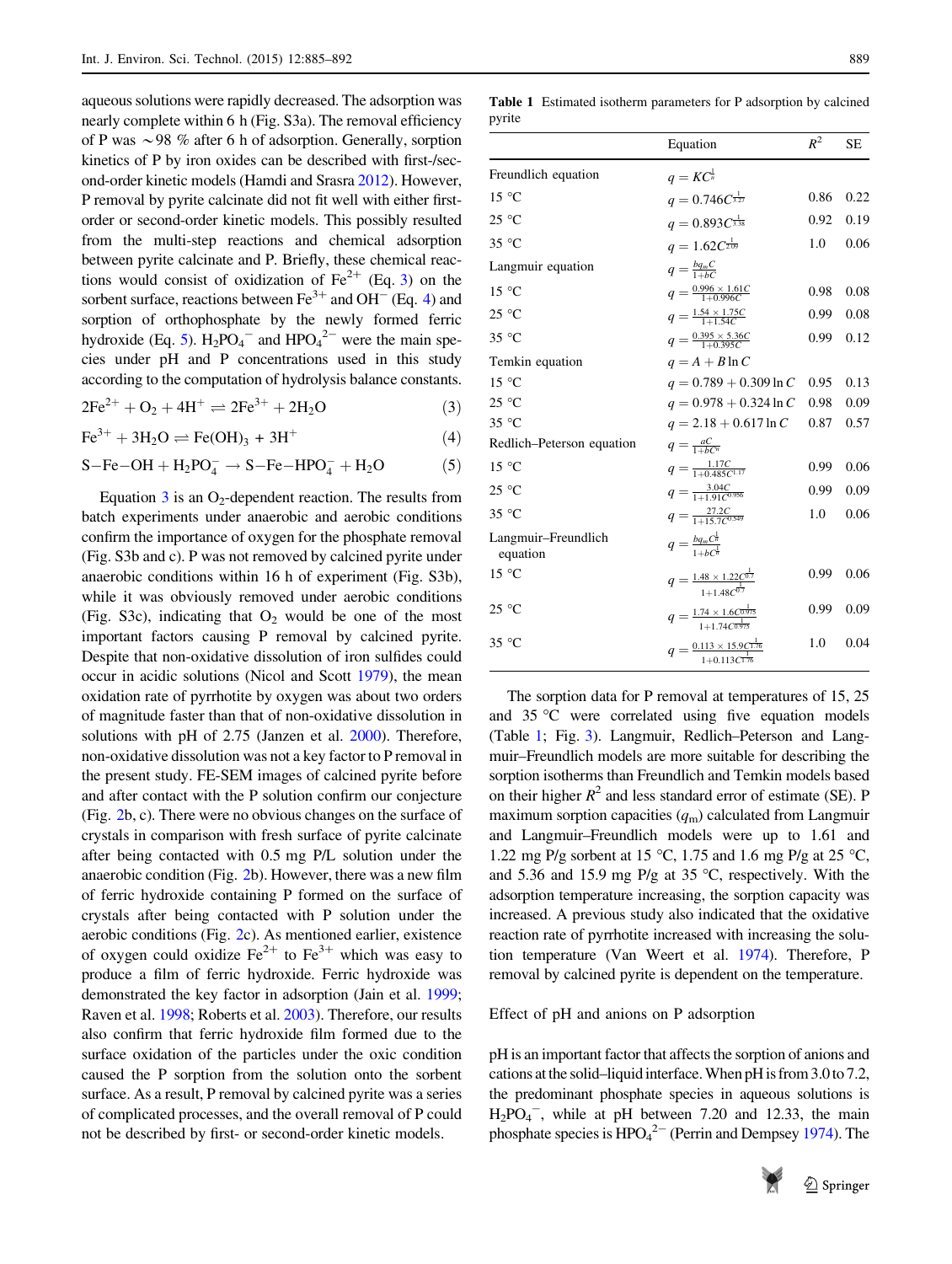<span id="page-5-0"></span>

Fig. 3 P adsorption isotherm of calcined pyrite at 15, 25 and 35  $^{\circ}$ C

removal efficiency of P at varying pH (3.0–12.0) is illustrated in Fig. S4. After the sorption reached equilibrium, pH increased in the batch experiments with initial pH less than 7 and decreased in batch experiments with initial pH higher than 7. The optimal pH range for P removal was from 3.0 to 9.5 had little influence on the removal efficiency (from 95.7  $\pm$  4.4 to 98.0  $\pm$  5.0 %), whereas the efficiency decreased to  $42.6 \pm 5.6$  % at initial solution  $pH = 12.0$ . It was due to a proceeding oxidation and hydrolysis step of ferric iron (III) hydroxides (Eqs. [3](#page-4-0), [4](#page-4-0)), which strongly bind P (Parfitt et al. [1975](#page-7-0)). A decrease in P removal at higher pH was likely due to the high concentration of OH<sup>-</sup> ions present in the solution which competed with  $PO_4^3$  ions for the sorption sites on the surface of the sorbent.

Wastewater contains a variety of anions which could interfere in the binding of P. Thus, the competitive sorption of the additional anions including nitrate, chloride and sulfate was investigated with 0.5 mg P/L solutions containing 0.01, 0.05, 0.1, 0.5 and 1.0 M  $NO_3^-$ ,  $Cl^-$  or  $SO_4^{2-}$  anions (Fig. S5). The results demonstrate that compared with the control experiment where no anions were present in the solutions, and 98.9 % of P removal was achieved, only ignorable interference was observed in the presence of  $0.01-1.0$  M  $NO_3^-$ ,  $Cl^$ or  $SO_4^2$  anions and P removal efficiency was consistently above 96 %. Competition sorption by anions has been found on furnace  $slag<sup>40</sup>$  and orange waste gel loaded with zirconium (Xue et al. [2009](#page-7-0)). For iron sulfide, it was also reported that P removal by raw natural pyrite was more strongly affected by  $SO_4^2$ <sup>-</sup> ion than by  $NO_3^-$  or  $Cl^-$  ions (Wang et al. [2012](#page-7-0)). In the present study, the calcined product was still efficient in P removal in the presence of  $NO<sub>3</sub><sup>-</sup>$ , Cl<sup>-</sup> or  $SO<sub>4</sub><sup>2-</sup>$  anions.

Results of the column sorption and regeneration experiments

The P concentration in the column effluent was analyzed and is presented in Fig. 4 as a function of the accumulative

volume of treated influent solution. The results show that when the column breakthrough occurred (the P concentration in the effluent was above 0.01 mg/L), an accumulative volume of 8.6 L was treated by the column, equal to 350 bed volume (BV); the column had been operated for 23.4 days. Prior to this breakthrough point, the amount of P sorbed onto pyrite calcined was 0.17 mg/g sorbent that was computed by dividing the amount of P removed in 23.4 days by the filling amount of pyrite calcined in the column. The breakthrough point (P concentration of 0.01 mg P/L) was lower than Grade I National Surface Water Quality Standards in China, 0.02 mg/L (GB3838–2002). From this point of view, pyrite modified is an effective sorbent for reducing P removal to a very low level and can be used for polishing the secondary effluent of the municipal wastewater treatment plants. It is noted that high concentration of P was observed in the effluent during influent volume of 8–12 L, whereas low concentration in the effluent was detected during accumulative volume of 12–14 L. The potential reason for the phenomenon is likely associated with unstable adsorption when adsorption approached saturation. In addition, the concentrations of total Fe, Zn and sulfate in the effluent were below 5, 0.04 and 85 mg/L, respectively, and other heavy metals (Cu, Cd, Pb, Ni, Co, Mn) and As were all below detection limits. The results promise and suggest that there would be little leaching of the trace heavy metals from the calcinate during adsorption of P. It was noted that there was no significant difference in pH between the influent and the effluent during the entire experiment, and pH values remained consistently neutral.

To make the sorbent more economical, regeneration and reuse of the sorbent are necessary. Regeneration studies were carried out using the solution containing 0.1 M HCl and 0.5 M  $Na<sub>2</sub>SO<sub>3</sub>$ , which aided in reduction and dissolution for the ferric hydroxide film containing P on the surface of the sorbent. During regeneration, the P concentration in the column leachate was decreased gradually from 83.3 to 1.53 mg/L after washing for 13 h (Fig. S6a). After regeneration, the column



Fig. 4 Performance of the continuous column adsorption experiment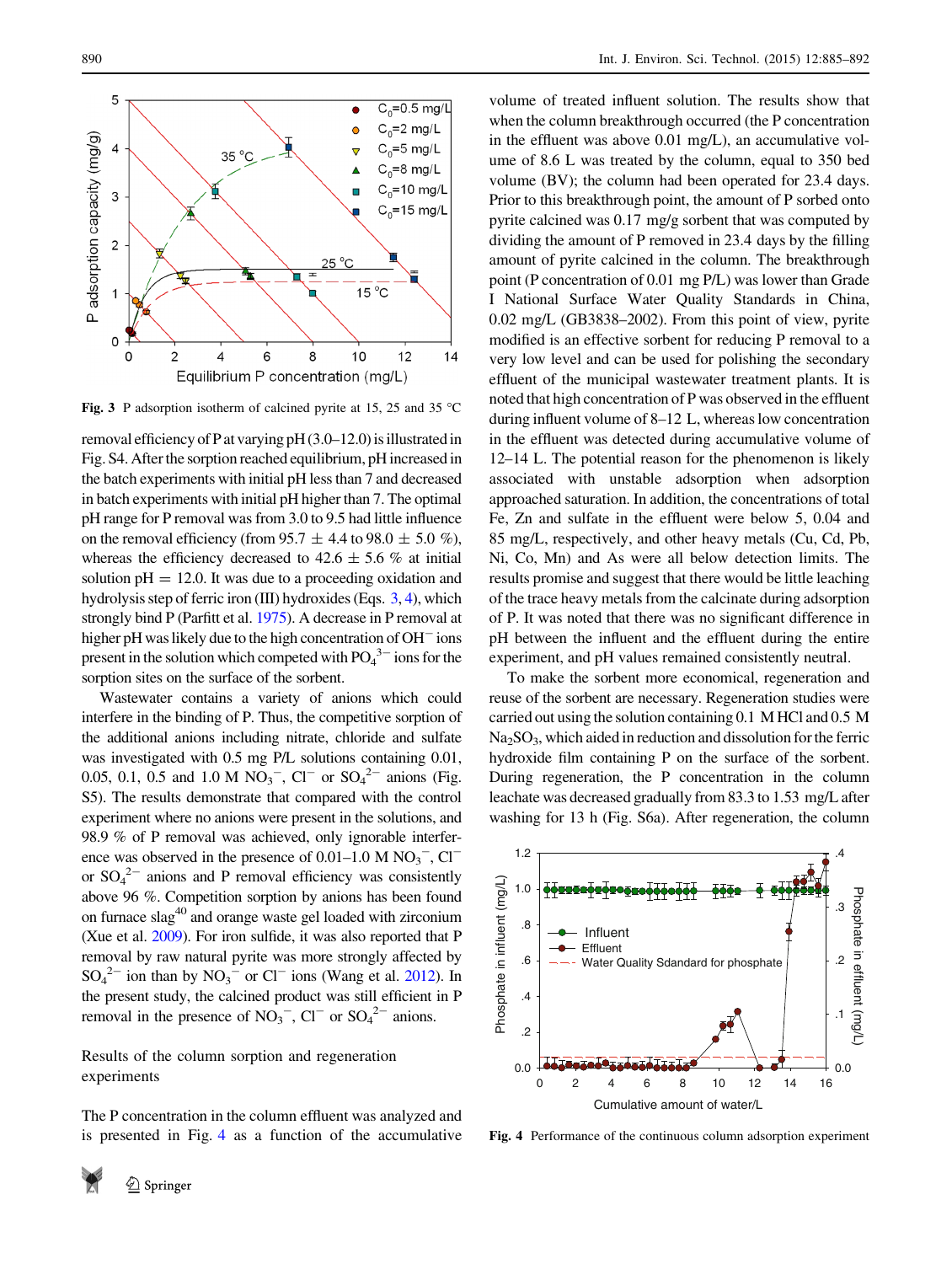was run again according to the column test procedure mentioned above, and the P sorption capacity calculated was 0.14 mg/g, which was slightly lower than that obtained in the former adsorption test (0.17 mg/g, Fig. S6b), revealing that the sorbent still had a good performance for P removal after regeneration, and the sorbent would be suitable for reuse.

#### XPS characterization

X-ray photoelectron spectroscopy of calcined pyrite before and after contact with the P solution confirms the analysis of for the P removal mechanism (Fig. S7 and Fig. 5). In the XPS survey spectrum of the calcined pyrite before adsorption, all photoelectron peaks corresponded to Fe, S, O, except the C 1 s photoelectron peak (Fig. S7a). The C 1 s peak was due to  $CO<sub>2</sub>$  adsorption when the sample was exposed to air. The O 1 s peak in the fresh sample indicated that oxidation had took place on the surface of the sample before the adsorption experiment started. Comparing with fresh pyrite calcinate, after contacting P solutions, the peaks of  $O<sub>1</sub>$  and  $C<sub>1</sub>$  s were enhanced, and the peaks of S 2p and Fe 2p were weakened (Fig. S7c). The peak intensity of O 1 s and C 1 s of the surface of samples that contacted P solution under oxic conditions was stronger than on the surface of samples that contacted P solutions under anoxic conditions. The changes of surface composition indicate that calcined pyrite had undergone oxidation reaction in oxic P solution.

Calcined pyrite did not contain P, so there was no P signal in the XPS of the fresh sample (Fig. 5a). P signal in the XPS of the sample contacting anoxic P solution was hardly detected, which is consistent with the finding that the sorption of P on calcined pyrite under anoxic conditions was very low (Fig. S3). The signal of P 2p XPS was strong after calcined pyrite contacted oxic P solutions. Moreover, according to the fine XPS of P 2p (Fig. 5b), the component at 133.75 eV corresponded to the chemical bond of  $Fe-PO<sub>4</sub><sup>3-</sup>$  (Moulder et al. [2004\)](#page-7-0). Fine XPS of S indicated a sensible change in valence of sulfur species by exposure to the oxic solution (Fig. 5c); in particular, S 2p spectra exhibited a second peak at 168.2 eV, which was attributed to  $SO_4^2$  groups, indicating that  $S^2$  was oxidized in the oxic solution to form  $SO_4^2$ <sup>-</sup> (Smart. [1991](#page-7-0)).

The Fe 2p photoelectron peaks shifted to higher binding energy (BE) after contacting with the P solution (Fig. 5c), from 708.3 eV to 711–713 eV. The peak at 708.3 eV was attributed to ferrous property of iron-deficient sulfide groups (Fig. 5c) (Xue et al. [2009\)](#page-7-0). The peak at  $711-713$  eV was attributed to ferric hydroxide (Smart. [1991](#page-7-0)). The results confirmed surface oxidation of calcined pyrite and formation of ferric hydroxide in the oxic P solution. Sorption experiment and fine XPS of Fe, S and P all indicate that the surface of calcined pyrite was continuously oxidized and ferric hydroxide was continuously formed, which was responsible for the removal of P in aqueous solutions. Parfitt et al. [\(1975\)](#page-7-0) have proposed that ferric hydroxide had a strong sorption for P. These experimental observations were in agreement with previous geochemical studies that showed P binds strongly to iron (III) hydroxides and oxides (Davis and Kent [1990](#page-7-0)).

In summary, the ferric hydroxide formed during oxidation of pyrite calcinate by oxygen dissolved in wastewater would determine the sorption of P from wastewater. The formation rate of ferric hydroxide was controlled by the oxidation rate of pyrite calcinate. In turn, the oxidation rate, i.e., the chemical reactivity of the pyrite calcinate, would determine the efficiency of P removal. The product of pyrite calcination at  $600 \, \degree$ C comprised monoclinic pyrrhotite with low crystallinity and porous texture. The calcination of pyrite under  $N_2$ atmosphere enhanced the chemical reaction activity, causing the calcinate being more active than natural pyrite and pyrrhotite. Considering the performance of pyrite calcinate for P removal, abundant pyrite resource as well as low costs of pyrite and pyrite calcination, the new material has a great potential for P removal from the secondary effluent of municipal wastewater treatment plants, as well as recovery of P.

## Conclusion

spectra of  $P 2p(a)$ ,  $S 2p(b)$  and Fe 2p (c). Line 1 represents before adsorption, Line 2 represents after immersion in P solutions under anoxic conditions, and Line 3 represents after immersion in P solutions under oxic conditions

The product of pyrite calcined in  $N_2$  atmosphere at 600 °C is single monoclinic pyrrhotite, low crystallinity and porous texture, which has the highest chemical activity among the iron sulfide and efficiency for the removal of trace phosphate in aqueous solutions. Phosphate uptake was weakly affected